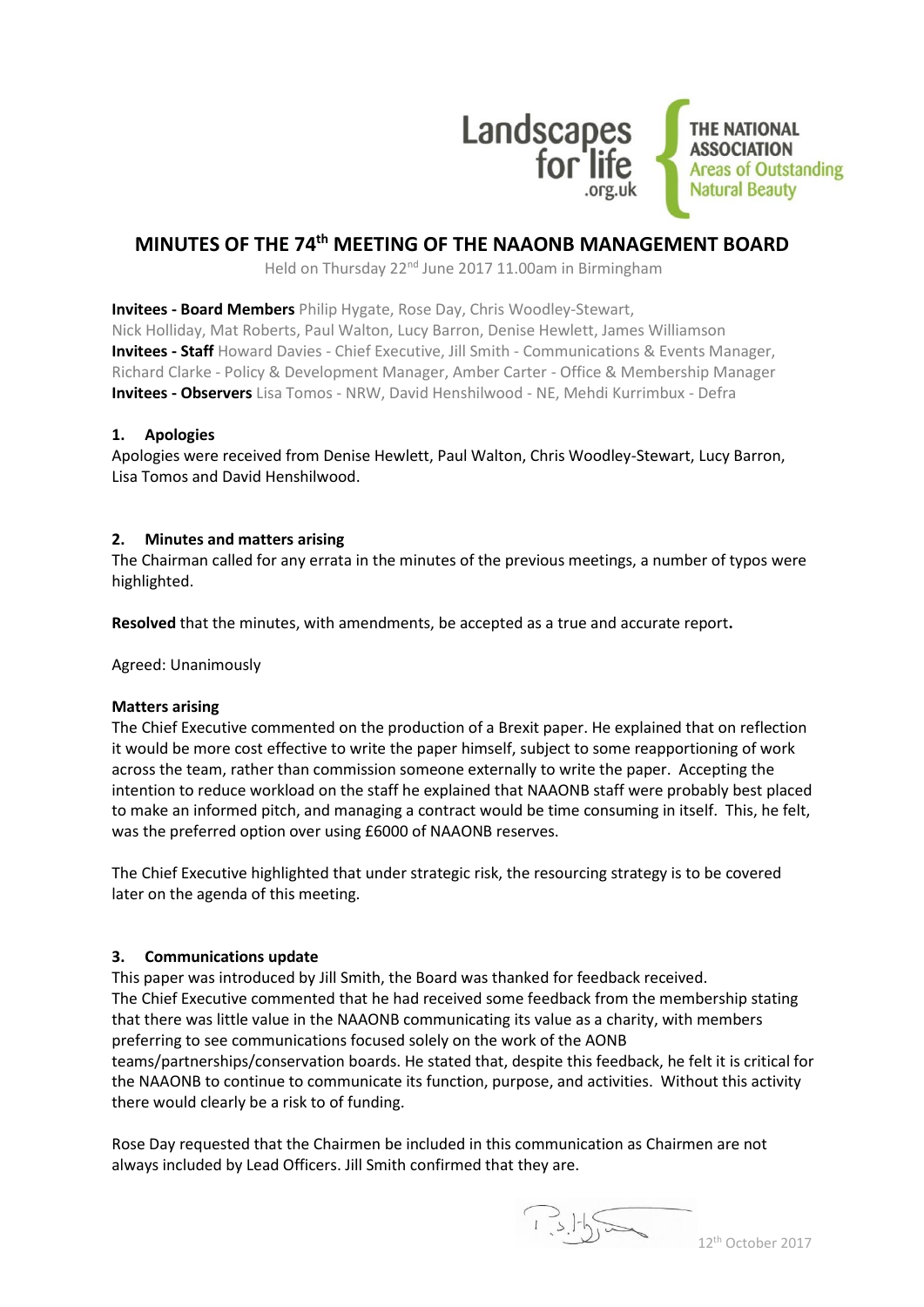#### ACTION Jill Smith to manage the inclusion of AONB Chairmen in relevant communications

Nick Holliday queried performance and monitoring of communications impact - activity v achievement. He queried what the priorities for the next 6 months are and how the Board can feed in.

The Chief Executive responded that the strategic direction for the organisation has been outlined and agreed by the Board and the AONB Family. The communications strategy and its focus is based on this direction.

Jill Smith added that the communications action plan is a dynamic document which is regularly updated and any comments that are fed to the Chief Executive will be passed on and included. There was a discussion about the use of traditional tools versus social media. A comment was made

about the difficulty of reporting success from twitter.

It was suggested that a letter be written to the papers getting the message across in the Chairman's name.

A request was made that we work more closely with the National Press and cultivate appropriate journalists such as the Farmers Guardian.

Jill Smith added that relationships are being developed with diverse organisations for the diverse messages we are communicating.

Mat Roberts added due to the size of the charity, there is need to be tightly focused.

The Chief Executive clarified that it would be valuable to tighten up the target audience and to report on success to the Board.

Rose Day added that it is important to limit reporting due to restraints on time.

Richard Clarke added that the engagement from the AONB Lead Officers is something which is being focused on at the moment as this is not important enough to them at the moment. NAAONB needs to consider how we get them to be more engaged even in the good times.

Mehdi Kurrimbux added that at the Dedham Vale forum the Minister gave a speech with press present. It was suggested that press be attracted to the Conference for photo opportunities of the Minister.

There was than a brief discussion around the frustration of the use Basecamp, the response was that Basecamp is currently under review.

**Resolved** that this report was noted. Additional monitoring and performance is to be reported and communications audiences be tightened.

A presentation of the changes to the website was then given, this was gladly met by the Board. Mat Roberts requested that there be budget put aside for refreshing NAAONB websites frequently.

#### **4. Landscapes for Life Conference briefing**

This paper was introduced by Jill Smith, it was reported that bookings were looking very healthy at close of early bird bookings.

The Chief Executive highlighted that there has been positive feedback about the new format of Conference. He felt, as do others, that full days of public sector funded field trips are gone.

## **5. Business Plan Reform**

This paper was introduced by the Chief Executive and feedback was requested. A Trustee workshop day was suggested to focus on this subject.

The Chair added that Lucy Barron's feedback from her discussions with the membership is crucial. Nick Holliday commented that the priorities identified by the membership are negative and difficult to agree with - trends in society are not being reflected, AONBs need to reposition themselves.

 $1.5.15$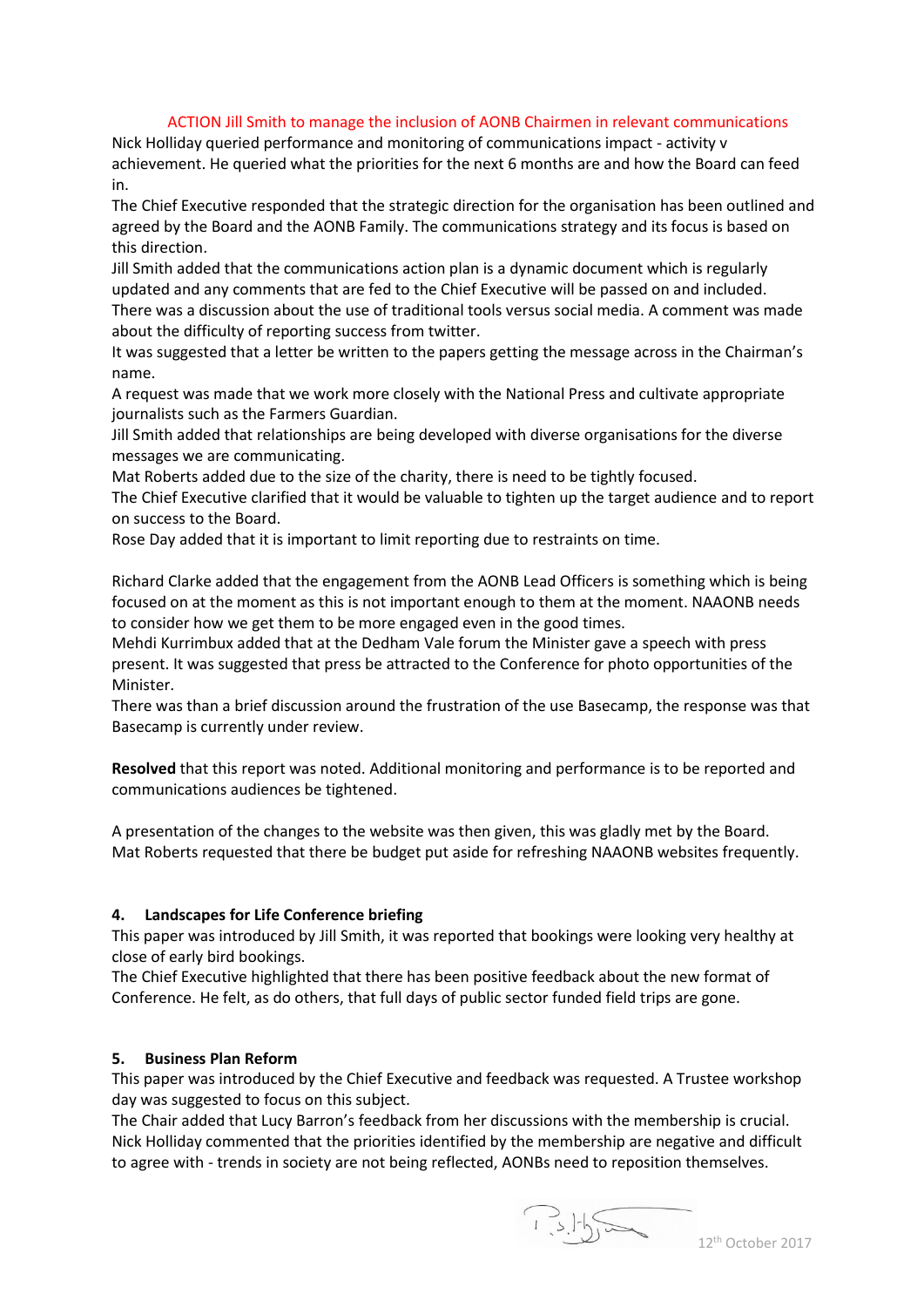It was suggested that the Board respond that the priorities have been received but are not the direction the Board wish to go in.

The Chief Executive responded that the future is as much about tackling the big issues as well as the smaller ones of immediate concern. He felt that some of these big issues are not landing among the Family.

Rose Day commented that there is a need for communications for the Family, but, also for the NAAONB. The priorities chosen by the Lead Officers do not allow NAAONB to have its own priorities. The Chief Executive responded that inevitably there is a tension here that needs to be managed. This is always part of the day job. He explained that good work is being put on hold as the membership has requested focus on different priorities.

There was a brief discussion around the need to change.

Mat Roberts commented that people need to be put back in the center of the future of sustainable development, he suggested that people need to be in the middle of what we do so that they have a safety net.

Nick Holliday stated that the NAAONB needs the Board in the right place, there is a clear need for trustees to lead by example.

The Chief Executive responded that early adopters are being continually highlighted; the NAAONB is selective over what it promotes, taking particular care to amplify the more progressive work and those responsible.

There was a general discussion around the need to adopt a more progressive stance on the way we work and the way the AONB Family is encouraged to operate.

The Chief Executive responded that this feedback from the Board is very helpful as it has not been easy responding to the recommendations from the membership.

There was then a discussion regarding people who could be utilised, for example Jules Pretty. He is a Professor of Environment and Society at Essex University and there may be the potential to work with him on subjects such Health and Wellbeing in and around AONBs.

**Resolved** that there be a full day workshop focussing on the business plan and resourcing strategy, possible dates will be circulated to the Board. Timeframe is to get the Business plan to the membership at the AGM in Nov.

> ACTION Amber Carter to poll Board to find a suitable date and to arrange necessary meeting room and overnight accommodation

#### **6. NAAONB Membership Fees**

This paper was introduced by the Chief Executive and questions were taken from the Board. Mat Roberts commented that the difference between the two rates of inflation is relatively immaterial.

**Resolved** that membership fees be linked to CPI

Proposed: Mat Roberts Seconded: James Williamson

Agreed: Unanimously

#### **7. Fundraising and Complaints Policy**

This paper was introduced by the Chief Executive

Mat Roberts commented that this policy is neither broad or specific.

The Chief Executive clarified that only complaints directed towards the activity of the NAAONB would be caught by this policy. Any others would be passed on to the intended recipient.

 $1.5.15$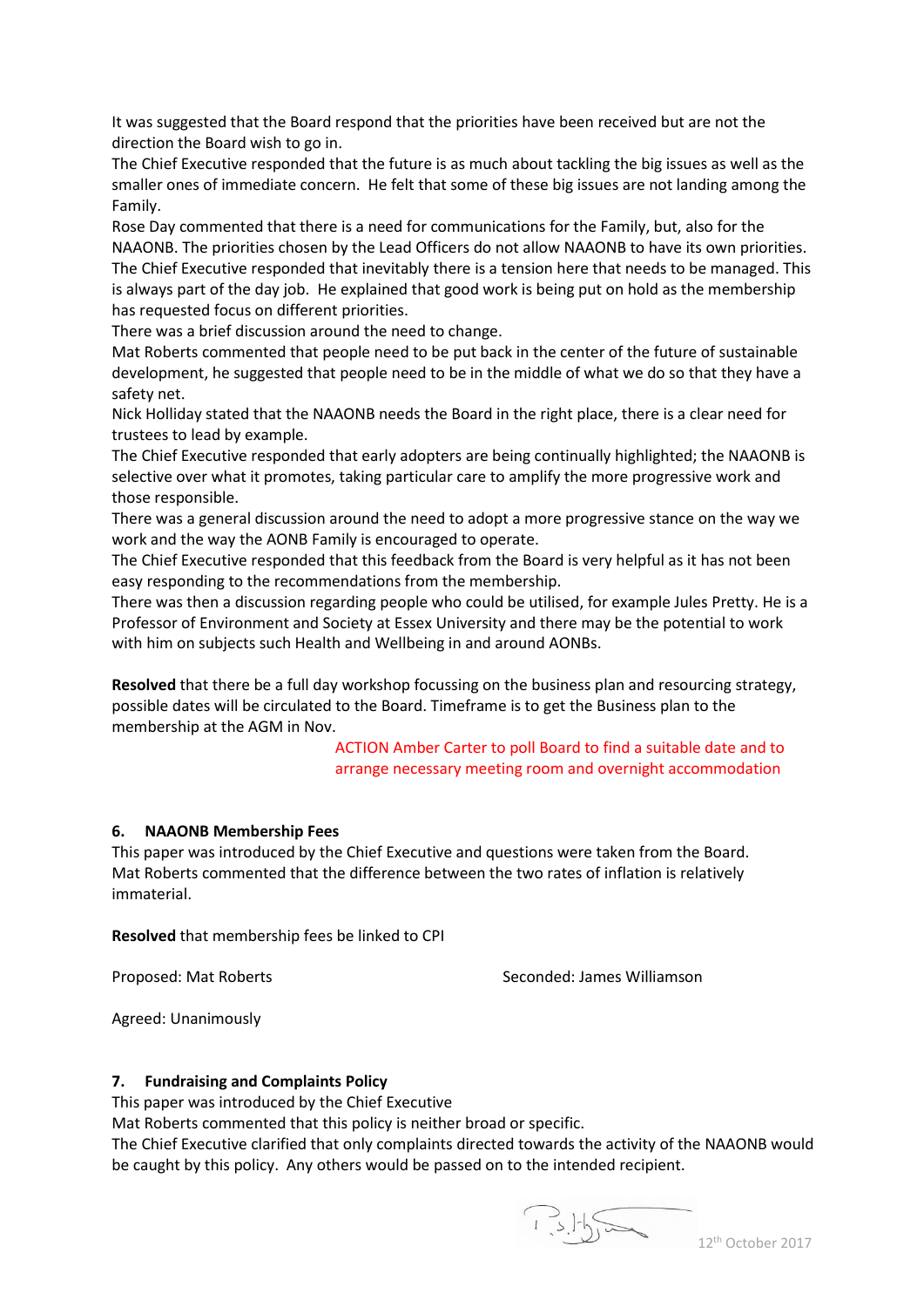James Williamson requested that this be reviewed every three years. Rose Day added that there is a grammatical typo - one national association - it wants (both within the document and the letter).

> ACTION Howard Davies to reword funding and complaints policy to be more grammatically correct

**Resolved** that this policy, with above amendment, be adopted by the NAAONB

Proposed: Mat Roberts Seconded: Rose Day

Agreed: Unanimously

#### **8. Bookkeeping/Accountancy Support**

This paper was introduced by the Chief Executive James Williamson commented that the recommended firm Whittingham Riddell are good to work with in his experience.

Paul Walton's comment, received by email, was noted but the recommendation from the Chief Executive was not swayed.

**Resolved** that Whittingham Riddell be appointed from April 2018.

Proposed: Nick Holliday **Seconded: James Williamson** 

Agreed: Unanimously

#### **9. Board meeting costs**

This paper was introduced by Amber Carter

There was an observation from Nick Holliday that meetings could be moved to a 1pm start time finishing at 6pm as this would allow for travel on off-peak trains.

Mat Roberts offered free use of a new Interserve building being built at Birmingham International Station - building will theoretically be ready for use no earlier than Jan 2018.

It was suggested that the time of the meeting be moved to a later time in order to make travel tickets cheaper and to make start times easier.

There was a comment that improvements with video conferencing could reduce travel costs as they could be avoided completely in some cases.

**Resolved** that there be a provisional decision to move the Board to a 1pm start and retain meetings in Birmingham.

Proposed: Rose Day New Seconded: James Williamson

Agreed: Unanimously

**Meeting broke for lunch at 12.50 Meeting resumed at 13.20**

 $1.5.155$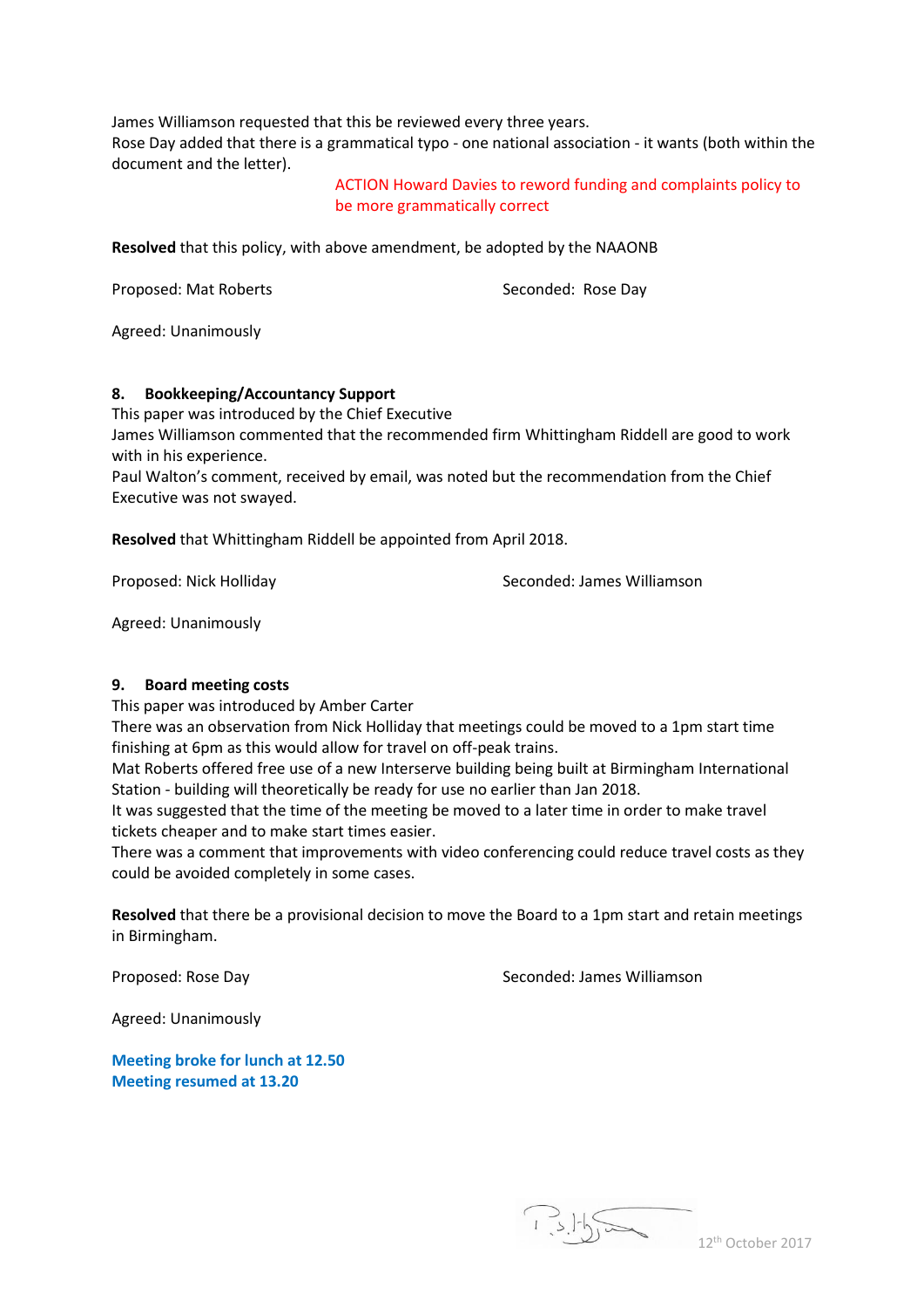#### **10. The Landscape Institute draft MoU**

The Chief Executive gave a brief update on this subject, but, the paper was deferred to the next meeting. He reported that there is a good relationship which is moving forward, the draft of this is still being worked out so this has been delayed while further discussion is undertaken.

## **11. Governance, Finance, and Resilience**

This paper was introduced by the Chairman The Chair suggested that examination of this be added to the workshop mentioned previously.

**Resolved** that a re-examination of the role of trustees in resourcing the charity would be incorporated into the Board sub-group meeting in August

Proposed: Mat Roberts Seconded: James Williamson

Agreed: Unanimously

## **12. Future Landscapes: Delivering for Wales**

This paper was introduced by Richard Clarke

## ACTION Howard Davies to circulate the Sandford Principle briefing document to Trustees

The Chief Executive requested direction from the Board on the direction of response to recommendation from Welsh Government. He added that there is a progressive move towards realigning the requirements of the CRoW Act in relation to the Welsh AONBs and the ambition of the newer legislative. He queried whether the Board was comfortable with the NAAONB continuing to take a more progressive leadership role in this matter.

There was a query on whether there is capacity to cope with this.

Nick Holliday endorsed the progressive agenda, but reminded trustees of the important to consider the politics of this and the possible risks.

The Chief Executive responded that risks need to be taken in order to make progress.

The Chair concluded that the Chief Executive be empowered to advocate in an assertive way. The Chief Executive requested that the Board send any further thoughts to him by September. **Resolved** that the Chief Executive be empowered to advocate on this in an assertive way.

Proposed: Nick Holliday Seconded: Rose Day

Agreed: Unanimously

#### **13. Strategic Risk**

This paper was introduced by the Chief Executive

ACTION Amber Carter to strike out the finance sentence on the final version of these papers

 $1.5.155$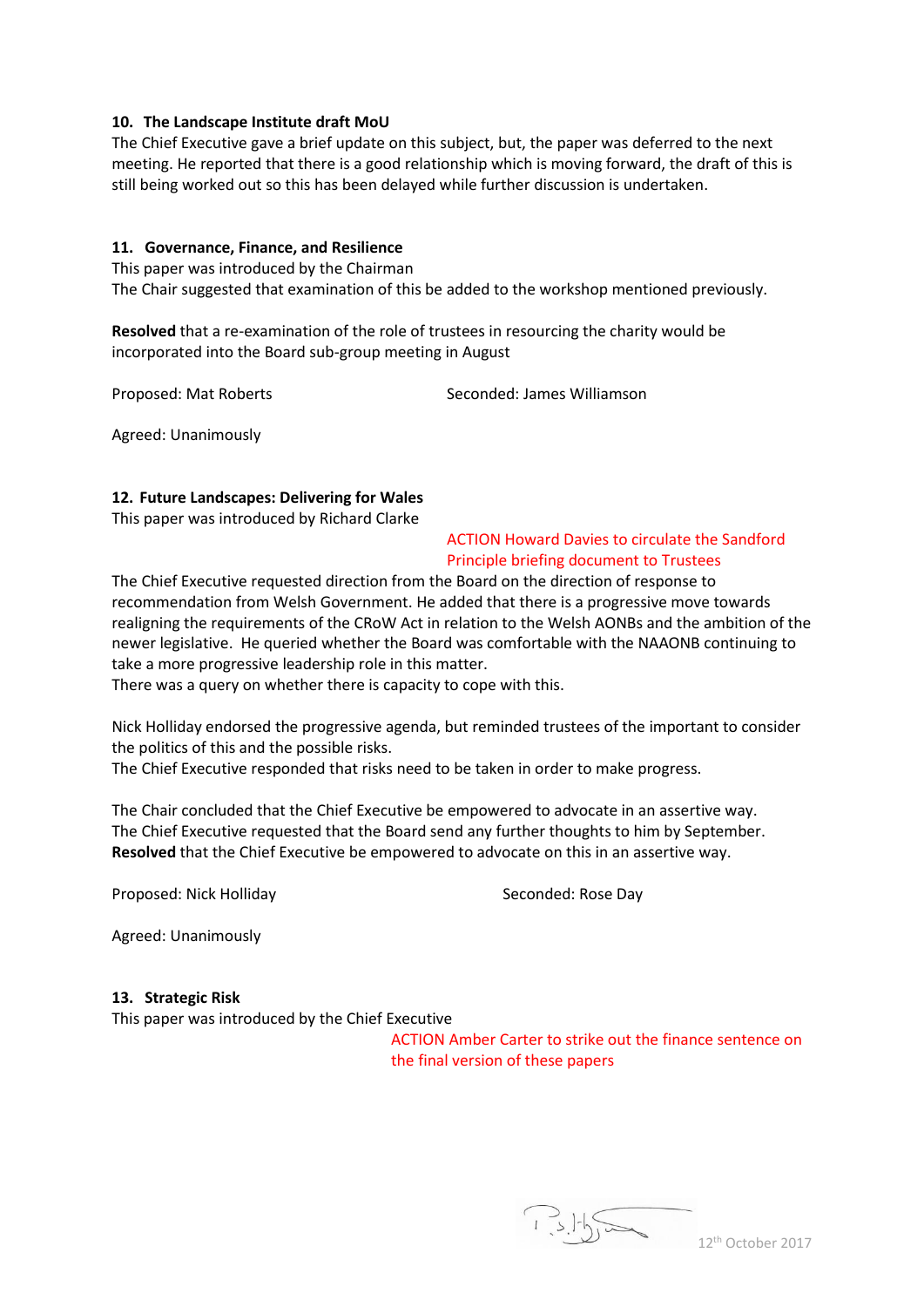## **14. Management Accounts**

This paper was introduced by Jill Smith

The Chief Executive added that there were things budgeted last year which did not take place due to capacity issues. He also reported that, while we are making a surplus, there is still a resourcing issue. James Williamson queried the bad debts.

Amber Carter responded that there were some old invoices which were written off as continuing to chase payment was taking more staff time that the worth of the debt.

The Chief Executive commented that the level of involvement of the Honorary Treasurer needs to be established, a Skype meeting was suggested.

> ACTION Amber Carter to arrange meeting between James Williamson, Howard Davies and Amber Carter

**Resolved** that the management accounts be noted.

Proposed: Rose Day Seconded: Nick Holliday

Agreed: Unanimously

# **15. NAAONB Portfolio & Staff Activity Report**

This paper was introduced by the Chief Executive, he highlighted that there are plans to redesign this report in future.

Richard Clarke added that support document for management plans is to be taken to the tripartite for endorsement.

Nick Holliday commented it would be helpful to have the response reported.

ACTION Richard Clarke to report on the result of taking context shaping information for management plans to the tripartite for endorsement

## **16. Defra Report**

This paper was introduced by Mehdi Kurrimbux, he reported that the official timeline for the 25 year plan is being worked on by the Secretary of State, who continues to be engaged. High-level strategy regarding funding is business as usual, the spending review is planned to happen autumn next year. The Chief Executive added that this is planned for raising at next tripartite.

Mehdi Kurrimbux continued, stating that Lord Gardiner was appreciative of how the forum went at the Dedham Vale event and has sent a personal letter of thanks to Robert Erith.

Mehdi Kurrimbux added that the Conference is in the Ministers' diary.

The Chief Executive queried the integration of Defra's Food and Farming plan with that of the 25 Year Environment Plan, and whether they are to be two separate plans.

Mehdi Kurrimbux responded that the Secretary of State intends to put own stamp on this, and that there would be more information at the October Board meeting.

## **17. Natural England Report**

No report received.

The Chief Executive went through an email communication received from David Henshilwood in advance of the meeting, highlighting that Natural England are committed to revisiting approach to designation extensions. The Chief Executive is to have a meeting with Catherine Cotterell regarding this.

The Chief Executive added that there is a paper going to the Natural England Board in September which relates to the consultation around the Suffolk Coasts and Heaths AONB boundary.

 $1.5.15$